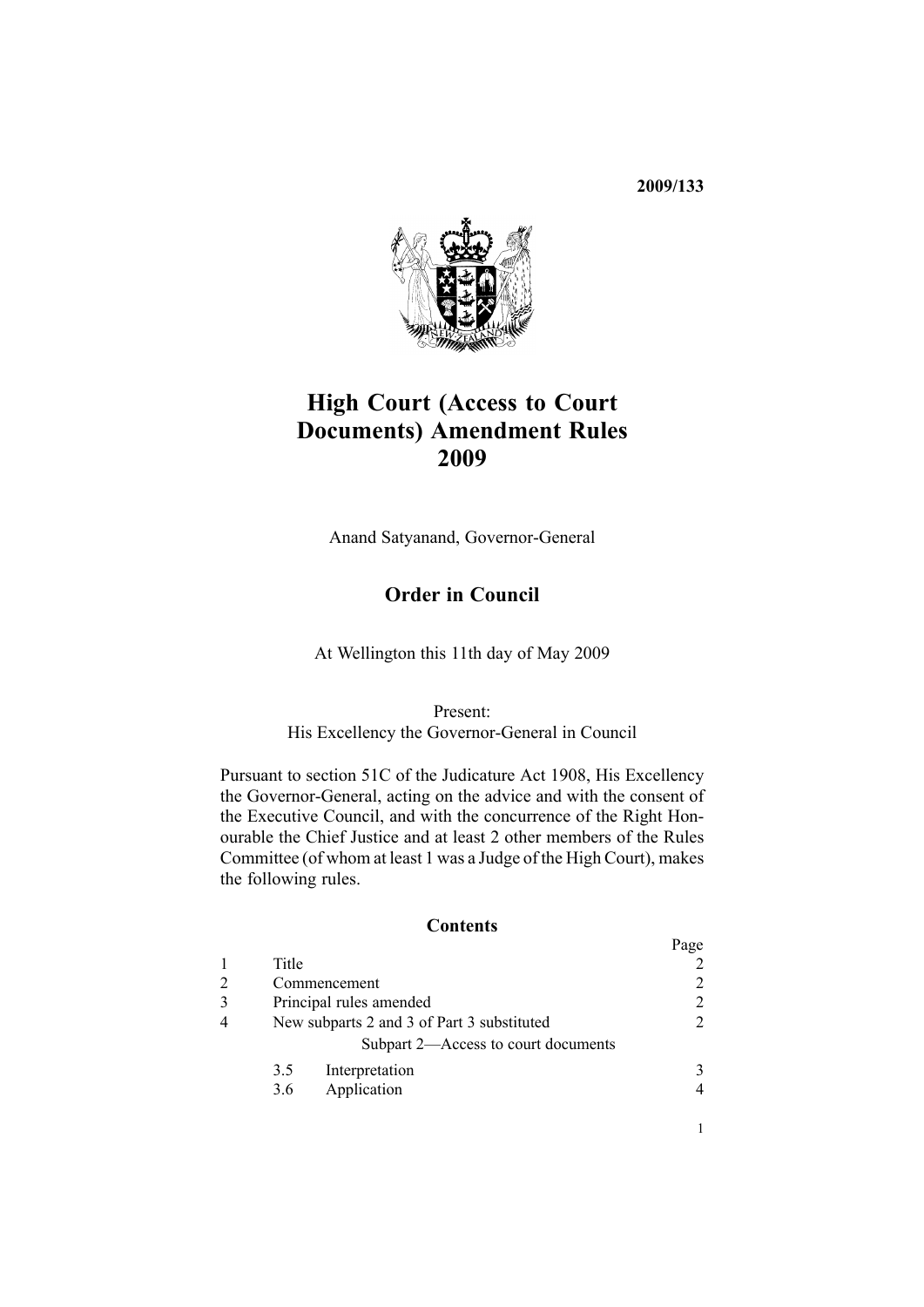<span id="page-1-0"></span>

| r 1 |      | <b>High Court (Access to Court Documents)</b><br><b>Amendment Rules 2009</b>                                          | 2009/133 |  |
|-----|------|-----------------------------------------------------------------------------------------------------------------------|----------|--|
|     | 3.7  | General right of access to formal court record and<br>certain applications under Administration Act<br>1969           | 4        |  |
|     | 3.8  | Right of parties to access court file or documents                                                                    | 4        |  |
|     | 3.9  | Access to documents during substantive hearing<br>stage                                                               | 4        |  |
|     | 3.10 | Meaning of relevant deadline in rule 3.9                                                                              | 6        |  |
|     | 3.11 | Access to court files, documents, and formal court<br>record in other cases                                           | 6        |  |
|     | 3.12 | Restrictions on access                                                                                                | 7        |  |
|     | 3.13 | Applications for permission to access documents,<br>court file, or formal court record other than at<br>hearing stage | 8        |  |
|     | 3.14 | Decisions on applications under rule 3.13                                                                             | 8        |  |
|     | 3.15 | Review of decisions by Registrar                                                                                      | 8        |  |
|     | 3.16 | Matters to be taken into account                                                                                      | 9        |  |
|     |      | Subpart 3—Investment of funds in court                                                                                |          |  |
|     | 3.17 | Application for order                                                                                                 | 9        |  |
|     | 3.18 | Powers of court in relation to application                                                                            | 10       |  |
|     | 3.19 | Disposal of securities and income                                                                                     | 10       |  |
| 5   |      | Leave to serve New Zealand subpoena on witness in<br>11<br>Australia                                                  |          |  |
| 6   |      | Issue of subpoenas for service in Australia<br>11                                                                     |          |  |
| 7   |      | <b>Transitional provision</b>                                                                                         |          |  |

## **Rules**

## **1 Title** These rules are the High Court (Access to Court Documents)

Amendment Rules 2009.

## **2 Commencement**

These rules come into force on 12 June 2009.

## **3 Principal rules amended**

These rules amend the High Court Rules.

## **4 New subparts 2 and 3 of Part 3 substituted**

[Subparts](http://www.legislation.govt.nz/pdfLink.aspx?id=DLM1818589) 2 and [3](http://www.legislation.govt.nz/pdfLink.aspx?id=DLM1818601) of Part 3 are revoked and the following subparts substituted: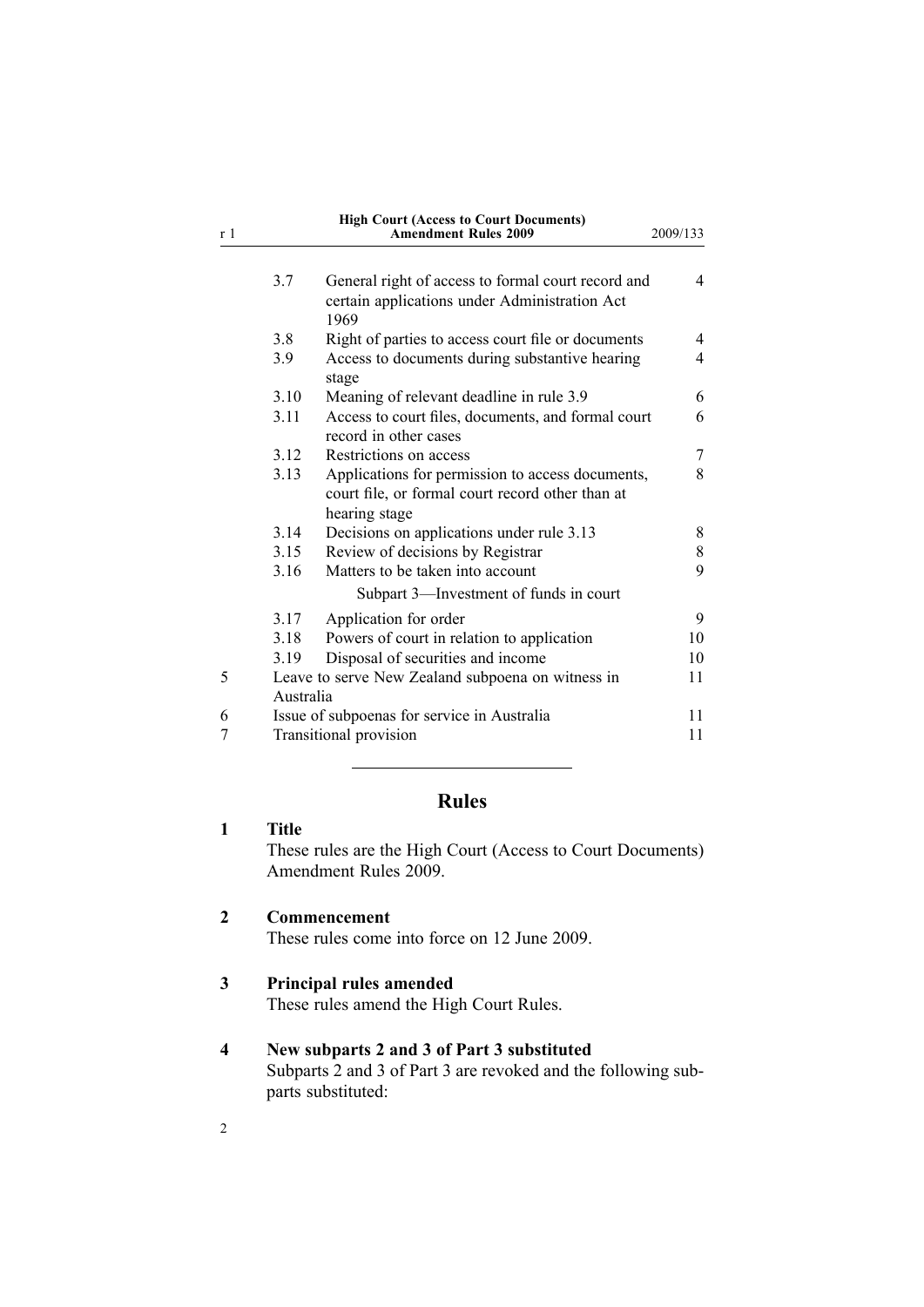## "Subpart 2—Access to court documents

#### <span id="page-2-0"></span>"**3.5 Interpretation**

In this subpart, unless the context otherwise requires,—

"**access** means to search, inspect, or copy under the supervision of an officer of the court

"**court file** means <sup>a</sup> collection of documents in the custody or control of the court that relate to <sup>a</sup> proceeding (including any interlocutory application associated with the proceeding)

"**document**—

- "(a) means any written material in the custody or control of the court that relates to <sup>a</sup> proceeding (including any interlocutory application associated with the proceeding), whether or not kept on <sup>a</sup> court file; and
- "(b) includes documentary exhibits, video recordings, records in electronic form, films, photographs, and images in electronic form; but

"(c) excludes—

- "(i) notes made by or for <sup>a</sup> Judge for his or her personal use; and
- "(ii) any material that relates to the administration of the court

"**formal court record** means any of the following kept in <sup>a</sup> registry of the court:

- "(a) <sup>a</sup> register or index:
- "(b) any published list that gives notice of <sup>a</sup> hearing:
- "(c) <sup>a</sup> document that—
	- "(i) may be accessed under an enactment other than these rules; or
	- "(ii) constitutes notice of its contents to the public:
- "(d) <sup>a</sup> judgment, order, or minute of the court, including any record of the reasons given by the Judge:
- "(e) the rolls of barristers and solicitors kept under section 56 of the Lawyers and Conveyancers Act 2006 or any former corresponding enactment.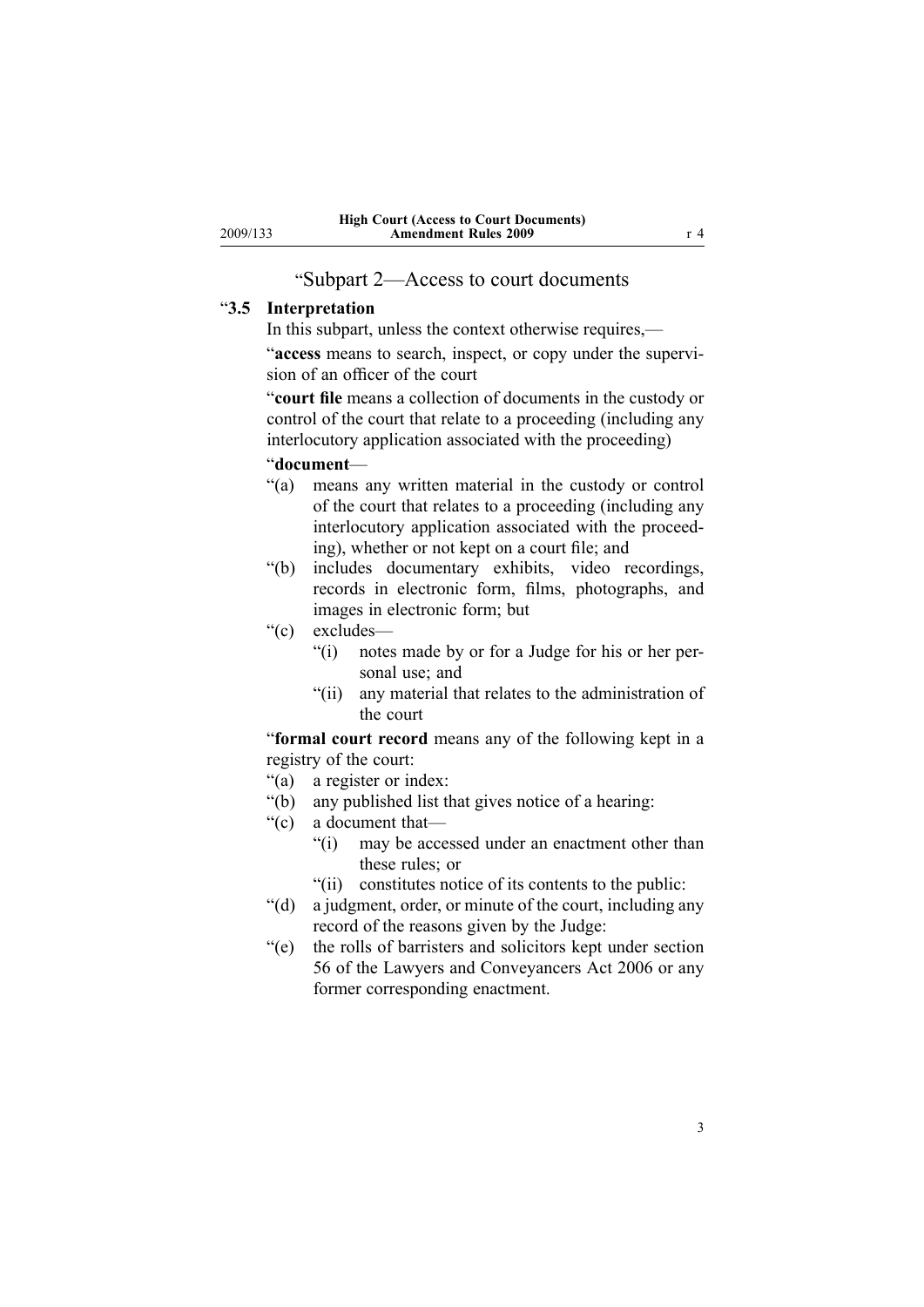### <span id="page-3-0"></span>"**3.6 Application**

- "(1) This subpart applies to documents while they are in the custody or control of the Court and until they are transferred to Archives New Zealand.
- "(2) These rules do not require any person to prepare <sup>a</sup> document that is not in existence at the time the document is sought.

### "**3.7 General right of access to formal court record and certain applications under Administration Act 1969**

- " $(1)$  Subject to rule 3.12, every person has the right to access the formal court record kept in <sup>a</sup> registry of the court.
- "(2) Subject to rule 3.12, every person has the right to access any document or court file that relates to an application or action for <sup>a</sup> gran<sup>t</sup> of administration under the Administration Act 1969 or to <sup>a</sup> proceeding for the recall of any such grant.
- "(3) Despite subclause (1) or (2), a Judge may direct that judgments or orders, or documents or files of the kind described in subclause (2), not be accessed without the permission of the court.

#### "**3.8 Right of parties to access court file or documents**

- "(1) The parties to <sup>a</sup> proceeding, and their counsel, may (whether during or after the completion of the proceeding), under the supervision of an officer of the court,—
	- "(a) search and inspect the court file or any document relating to the proceeding, without paymen<sup>t</sup> of <sup>a</sup> fee; and
	- "(b) copy any par<sup>t</sup> or parts of the court file or any document relating to the proceeding on paymen<sup>t</sup> of any prescribed fee.
- "(2) Despite subclause (1), <sup>a</sup> record of court proceedings in electronic form may be copied only with the permission of the court.
- "(3) Despite subclause (1), <sup>a</sup> Judge may direct that the court file or any document relating to the proceeding not be accessed by the parties or their counsel without the permission of the court.

#### "**3.9 Access to documents during substantive hearing stage**

 $''(1)$  This rule applies during the hearing of a proceeding (other than the hearing of an interlocutory application) and until—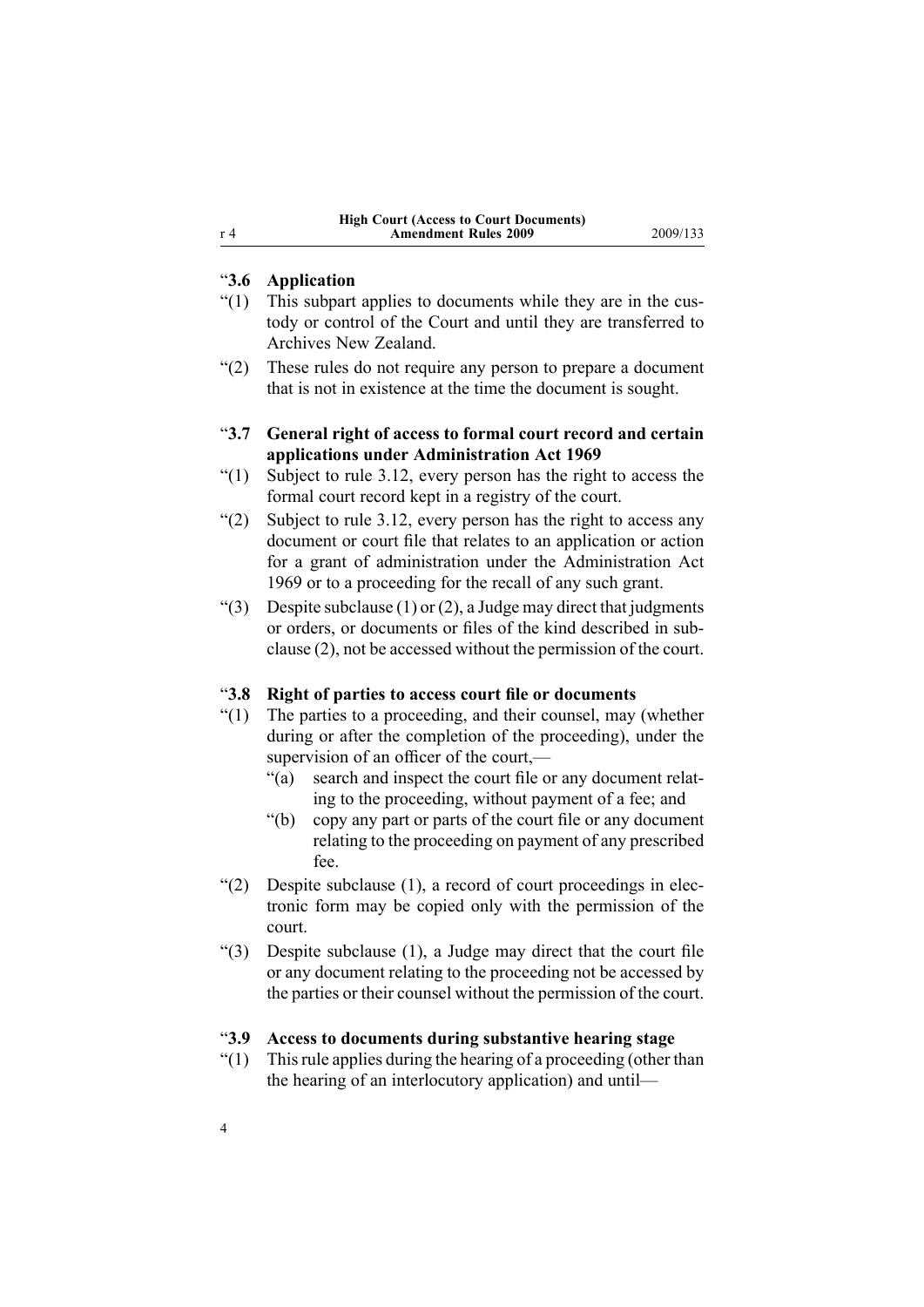- "(a) the close of the 20th working day after the court has given the final judgment on the proceeding; or
- "(b) the discontinuance of the proceeding before the final judgment is given.
- "(2) During the period to which this rule applies, any person may access any of the following documents relating to the proceeding:
	- "(a) any pleading, reference, notice, or application filed in the court:
	- "(b) affidavits, depositions, or other written statements admitted into evidence for the purposes of the hearing:
	- "(c) documents admitted into evidence for the purposes of the hearing:
	- "(d) if any evidence given orally at the hearing has been transcribed, <sup>a</sup> transcript of that evidence.
- "(3) Despite subclause (2), <sup>a</sup> Judge may, on his or her initiative or on request, direct that any document, or par<sup>t</sup> of <sup>a</sup> document, relating to the proceeding not be accessed without the permission of <sup>a</sup> Judge.
- "(4) A reques<sup>t</sup> for access to <sup>a</sup> document under this rule is made informally to the Registrar by letter that—
	- "(a) identifies the requested document; and
	- "(b) gives the reasons for the request.
- " $(5)$  The following provisions apply when a request for access to a document is made under subclause (4):
	- "(a) the Registrar must promptly give the parties or their counsel <sup>a</sup> copy of the request:
	- "(b) <sup>a</sup> party who wishes to object must, before the relevant deadline (within the meaning of rule 3.10), give written notice of the objection to the Registrar, to the person who made the request, and to the other parties or their counsel:
	- "(c) on receipt of an objection, the Registrar must promptly refer the objection and the reques<sup>t</sup> to the Judge for determination:
	- "(d) unless the document is subject to <sup>a</sup> restriction stated in subclause (3) or in rule 3.12, the Registrar must promptly give the person who made the reques<sup>t</sup> access to the document—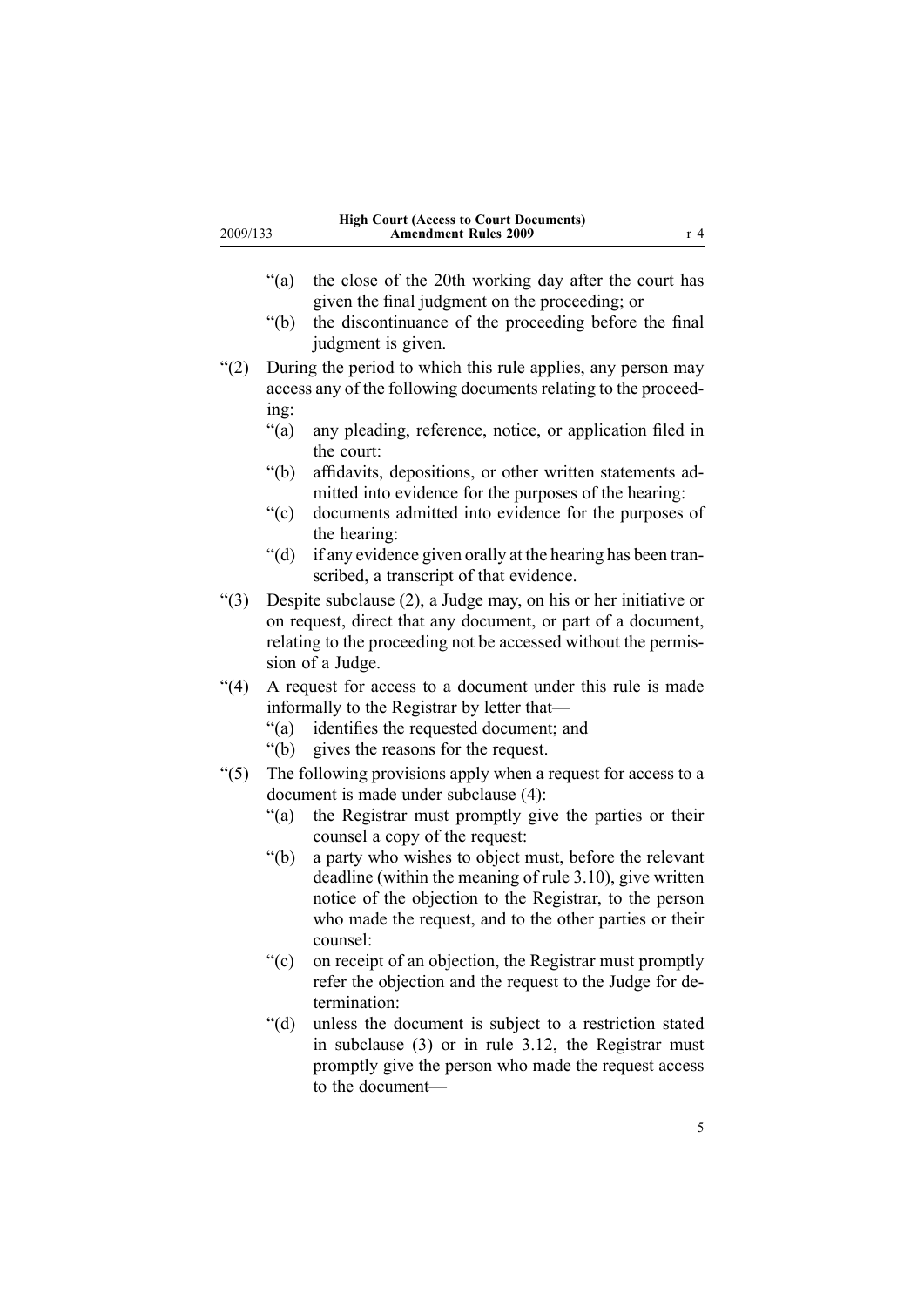- <span id="page-5-0"></span>"(i) if the Registrar receives no objection before the expiry of the relevant deadline (within the meaning of rule 3.10); or
- "(ii) if the parties or their counsel earlier agree that the person be given access to the document:
- "(e) every reques<sup>t</sup> that relates to <sup>a</sup> document that is subject to <sup>a</sup> restriction stated in subclause (3) or in rule 3.12 is taken to be <sup>a</sup> reques<sup>t</sup> for the permission of <sup>a</sup> Judge, and must be promptly referred to the Judge by the Registrar.
- "(6) The Judge may determine an objection referred to the Judge under subclause  $(5)(c)$  or a request for permission under subclause (3) or (5)(e) in any manner the Judge considers just.
- "(7) For the purposes of subclause 2(b) and (c), **admitted into evidence** does not include evidence admitted provisionally.

#### "**3.10 Meaning of relevant deadline in rule 3.9**

- " $(1)$  For the purpose of rule 3.9, where a party or counsel receives a copy of <sup>a</sup> reques<sup>t</sup> given to the party or counsel under that rule, **relevant deadline** means whichever of the following times is applicable:
	- "(a) if the copy of the reques<sup>t</sup> is received on <sup>a</sup> day on which the hearing is proceeding, 3 pm on the first working day after the day on which the copy is received:
	- "(b) if the copy of the reques<sup>t</sup> is received on any other day, 3 pm on the third working day after the day on which the copy is received.
- "(2) For the purposes of subclause  $(1)$ , a person is deemed to receive <sup>a</sup> request—
	- "(a) on the day on which it is emailed, faxed, or handed to the person:
	- "(b) on the day after the day on which it is posted to the person.
- "(3) This rule overrides rule 6.6.

## "**3.11 Access to court files, documents, and formal court record in other cases**

If <sup>a</sup> person is not eligible to access <sup>a</sup> document, court file, or any par<sup>t</sup> of the formal court record under any of rules 3.7 to 3.9,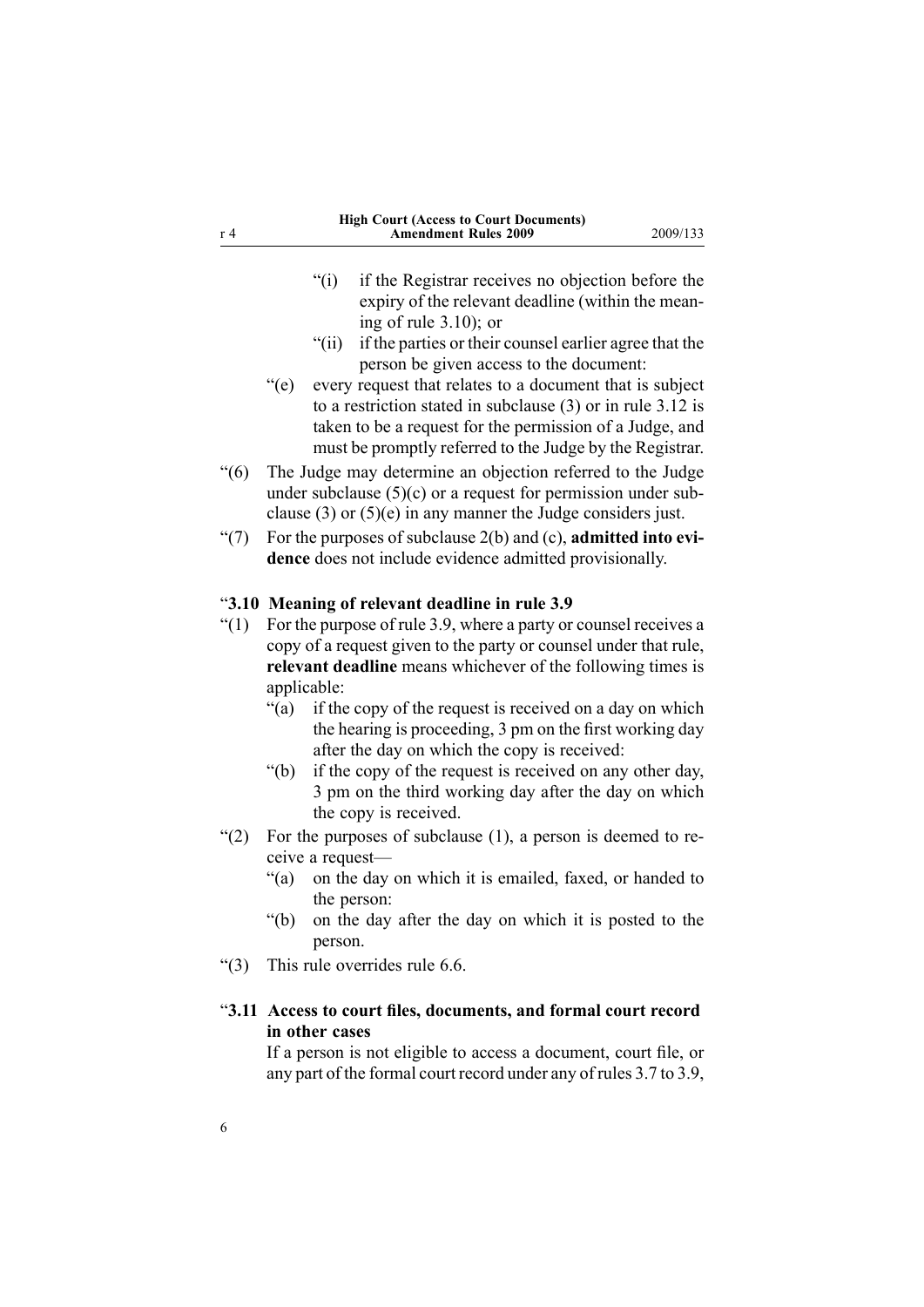<span id="page-6-0"></span>the person may access the document, court file, or any par<sup>t</sup> of the formal court record with the permission of the court, given on an application made under rule 3.13.

### "**3.12 Restrictions on access**

- "(1) Any right or permission conferred or given by these rules to access <sup>a</sup> document, court file, or any par<sup>t</sup> of the formal court record is subject to—
	- "(a) any enactment, court order, or direction limiting or prohibiting access or publication; and
	- "(b) the paymen<sup>t</sup> of any prescribed fees for access.
- "(2) A person may not access <sup>a</sup> document, court file, or any judgment or order, that relates to <sup>a</sup> proceeding brought under an enactment specified in subclause (3) unless—
	- "(a) the person is <sup>a</sup> party to that proceeding; or
	- "(b) the court permits the person to do so.
- "(3) The enactments are as follows:
	- "(a) Adoption Act 1955:
	- "(b) Alcoholism and Drug Addiction Act 1966:
	- "(c) Arbitration Act 1996:
	- "(d) Care of Children Act 2004:
	- "(e) Civil Union Act 2004:
	- "(f) Family Proceedings Act 1980:
	- "(g) Family Protection Act 1955:
	- "(h) Intellectual Disability (Compulsory Care and Rehabilitation) Act 2003:
	- "(i) Marriage Act 1955:
	- "(j) Mental Health (Compulsory Assessment and Treatment) Act 1992:
	- "(k) Property (Relationships) Act 1976:
	- "(l) Protection of Personal and Property Rights Act 1988:
	- "(m) Status of Children Act 1969:
	- "(n) any former provisions corresponding to provisions of any of the Acts mentioned in paragraphs (a) to (m).
- "(4) A person may search, inspect, or copy <sup>a</sup> document, court file, or any judgment or order relating to an application under rule 9.60 or 28.4 (which relate to the service of New Zealand subpoenas in Australia) only with the leave of <sup>a</sup> Judge.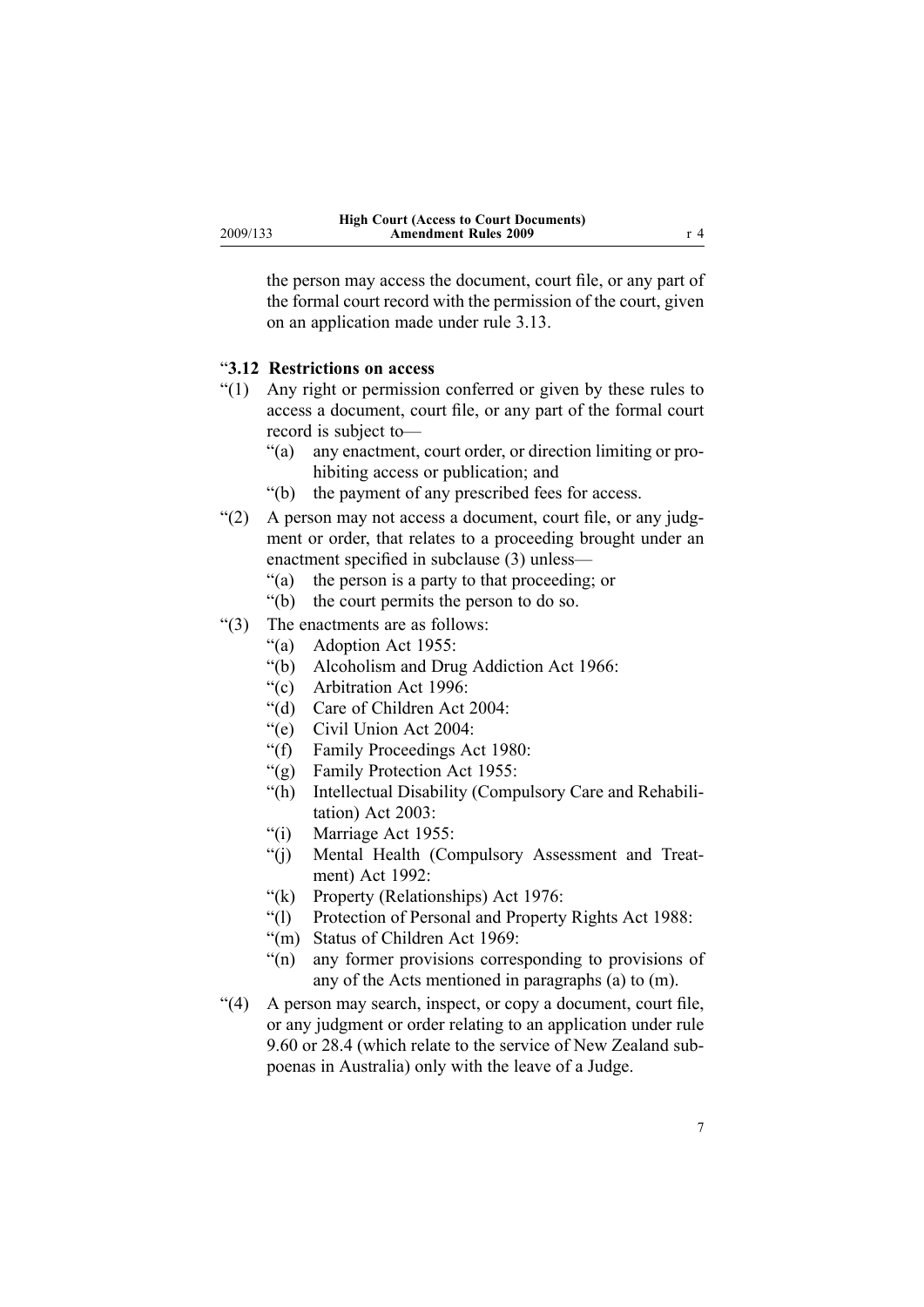<span id="page-7-0"></span>

| r <sub>4</sub> | <b>Amendment Rules 2009</b>                                   | 2009/133 |  |  |  |
|----------------|---------------------------------------------------------------|----------|--|--|--|
|                |                                                               |          |  |  |  |
|                | "3.13 Applications for permission to access documents, court  |          |  |  |  |
|                | file, or formal court record other than at hearing stage      |          |  |  |  |
| (1)            | This rule applies whenever the permission of the court is ne- |          |  |  |  |

**High Court (Access to Court Documents)**

- cessary under these rules and is sought to access <sup>a</sup> document, court file, or any par<sup>t</sup> of the formal court record, excep<sup>t</sup> where access may be sought under rule 3.9.
- "(2) An application under this rule is made informally to the Registrar by <sup>a</sup> letter that—
	- "(a) identifies the document, court file, or par<sup>t</sup> of the formal court record that the applicant seeks to access; and
	- "(b) gives the reasons for the application.
- "(3) The application is heard and determined by <sup>a</sup> Judge or, if <sup>a</sup> Judge directs the Registrar to do so, by the Registrar.
- "(4) On receipt of an application made in accordance with subclause (2), the Judge or Registrar may direct that the person file an interlocutory application or originating application.
- "(5) The applicant must give notice of the application to any person who is, in the opinion of the Judge or Registrar, adversely affected by the application.
- "(6) The Judge or Registrar may dispense with the giving of notice under subclause (5) if it would be impracticable to require notice to be given.
- "(7) The Judge or Registrar may deal with an application on the papers, at an oral hearing, or in any other manner the Judge or Registrar considers just.

### "**3.14 Decisions on applications under rule 3.13**

- "(1) The Judge or Registrar may refuse an application made under rule 3.13 or gran<sup>t</sup> it in whole or in par<sup>t</sup> without conditions or subject to any conditions that the Judge or Registrar thinks appropriate.
- "(2) A Judge may permit access to <sup>a</sup> series of files for the purposes of research.

#### "**3.15 Review of decisions by Registrar**

"(1) Any decision by a Registrar under rule 3.14 is subject to review by <sup>a</sup> Judge on the application of the applicant or any person affected.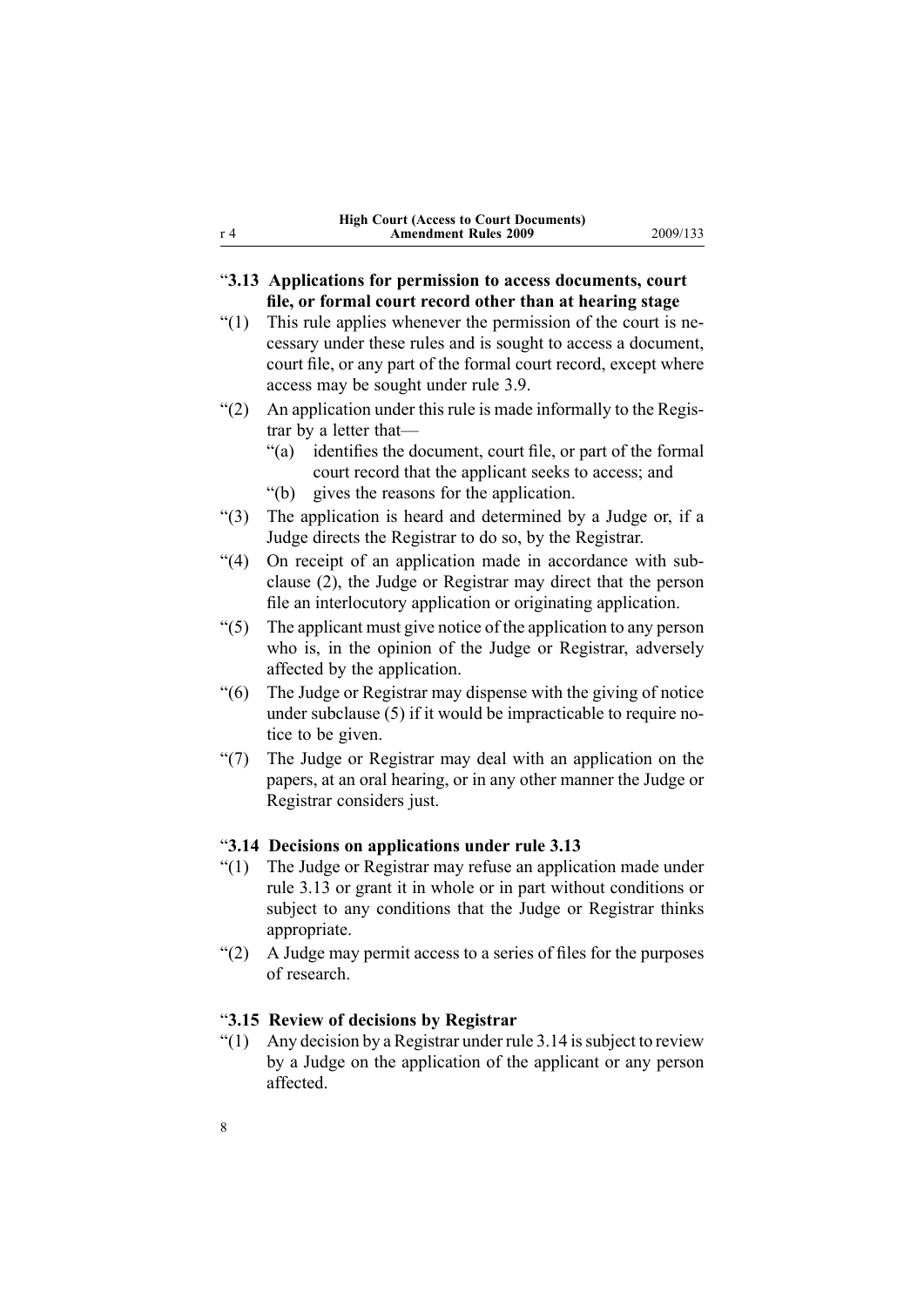<span id="page-8-0"></span>"(2) Rule 2.11 applies to subclause  $(1)$  as if the reference in that rule to <sup>a</sup> party were <sup>a</sup> reference to the applicant or any person affected.

### "**3.16 Matters to be taken into account**

In determining an application under rule 3.13, or <sup>a</sup> reques<sup>t</sup> for permission under rule 3.9, or the determination of an objection under that rule, the Judge or Registrar must consider the nature of, and the reasons for, the application or reques<sup>t</sup> and take into account each of the following matters that is relevant to the application, request, or objection:

- "(a) the orderly and fair administration of justice:
- "(b) the protection of confidentiality, privacy interests (including those of children and other vulnerable members of the community), and any privilege held by, or available to, any person:
- "(c) the principle of open justice, namely, encouraging fair and accurate reporting of, and comment on, court hearings and decisions:
- "(d) the freedom to seek, receive, and impart information:
- "(e) whether <sup>a</sup> document to which the application or reques<sup>t</sup> relates is subject to any restriction under rule 3.12:
- "(f) any other matter that the Judge or Registrar thinks just.

## "Subpart 3—Investment of funds in court

#### "**3.17 Application for order**

- "(1) Subclause (2) applies if money has been, or is to be, paid into court in <sup>a</sup> proceeding under—
	- "(a) an order of the court; or
	- "(b) <sup>a</sup> provision of these rules.
- "(2) If this subclause applies, <sup>a</sup> party to the proceeding may apply to the court for an order directing the Registrar to invest the money on whatever security or securities the court thinks just.
- "(3) Unless the court otherwise orders, an application may not be made until 15 working days after the money has been paid into court.

"Compare: <sup>1908</sup> No <sup>89</sup> Schedule <sup>2</sup> <sup>r</sup> <sup>69</sup>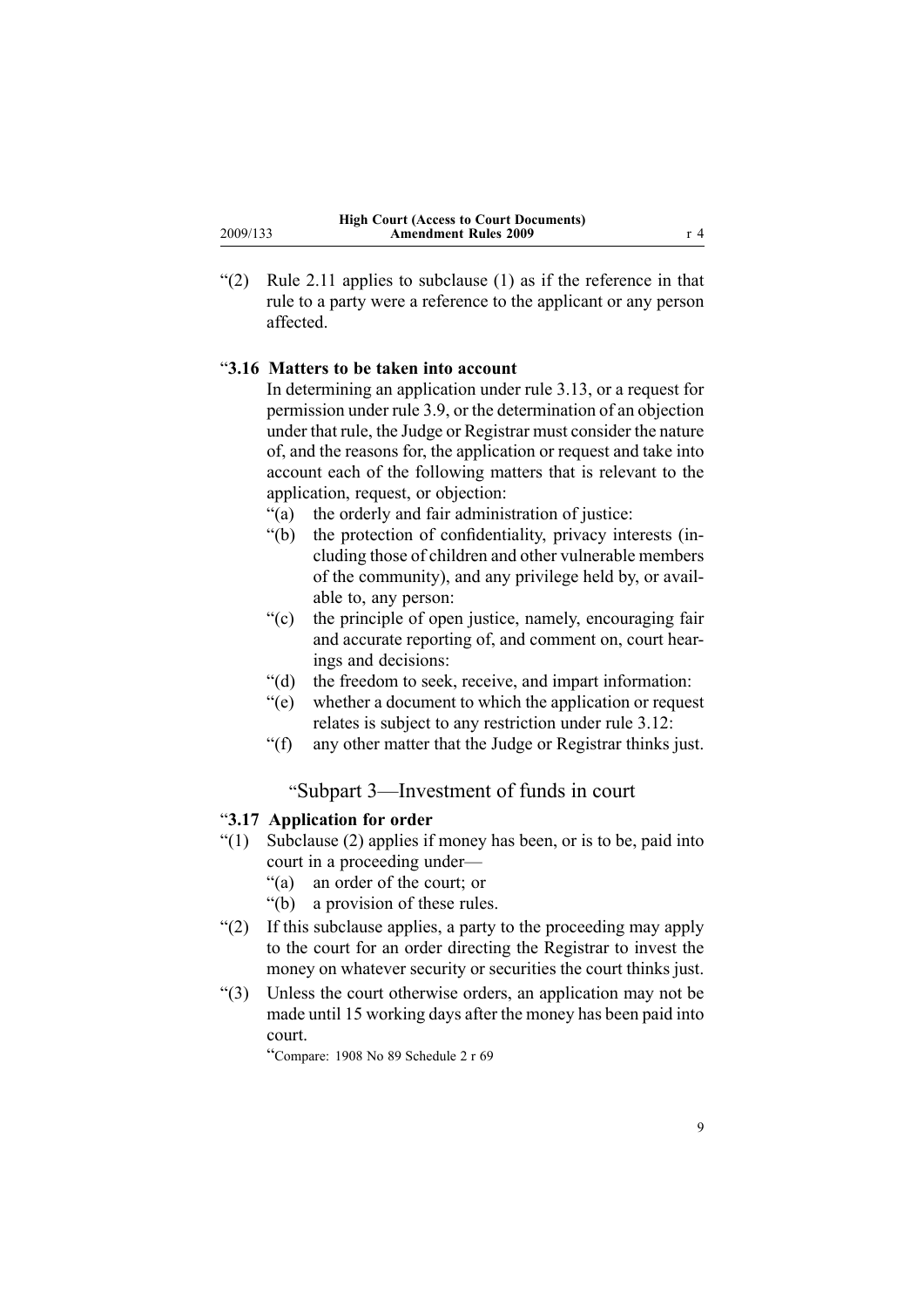### <span id="page-9-0"></span>"**3.18 Powers of court in relation to application**

- $(1)$  The court may, when making an order for investment of money under rule 3.17,—
	- "(a) direct that the security on which the money is invested must be taken in the name of the Registrar alone or with another person the court nominates; and
	- "(b) also give—
		- "(i) directions as to the form and the terms of the security; and
		- "(ii) any other directions as may appear necessary or expedient.
- "(2) An order may be varied by the court on the application of <sup>a</sup> party to the proceeding.

"Compare: <sup>1908</sup> No <sup>89</sup> Schedule <sup>2</sup> <sup>r</sup> <sup>70</sup>

#### "**3.19 Disposal of securities and income**

- $(1)$  The court may, on the application of a party to a proceeding, direct that—
	- "(a) the security on which money is invested under rule 3.17 be transferred to <sup>a</sup> party or parties in the shares or proportions the court thinks just; or
	- "(b) the security be converted into money and the resulting capital and income be paid to <sup>a</sup> party or parties in the shares or proportions the court thinks just; or
	- "(c) the capital be paid to <sup>a</sup> party or parties and the income be paid to another party or parties in the shares or proportions the court thinks just.
- "(2) An application may be made—
	- "(a) at the time of making an order under rule 3.17; or
	- "(b) at <sup>a</sup> later time.
- "(3) Unless the court directs otherwise, the income received from an investment under an order under rule 3.17 must be paid to the party or parties who are found by the court to be entitled to the capital, in the shares or proportions the court thinks just. "Compare: <sup>1908</sup> No <sup>89</sup> Schedule <sup>2</sup> <sup>r</sup> <sup>71</sup>".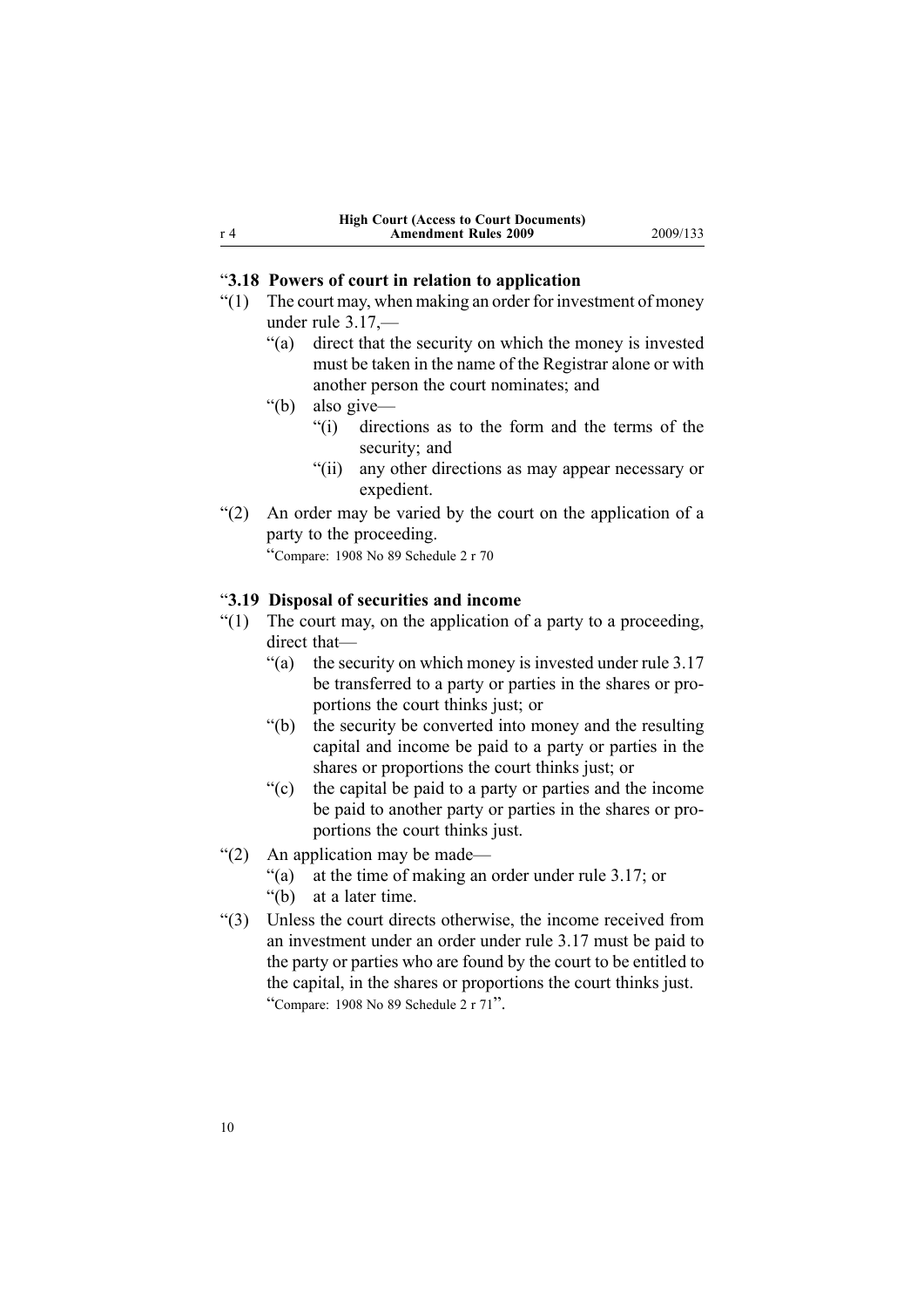## **5 Leave to serve New Zealand subpoena on witness in Australia**

Rule [9.60\(5\)](http://www.legislation.govt.nz/pdfLink.aspx?id=DLM1819087) is amended by omitting "Despite rule 3.9" and substituting "As provided in rule 3.11".

## **6 Issue of subpoenas for service in Australia**

Rule [28.4\(9\)](http://www.legislation.govt.nz/pdfLink.aspx?id=DLM1819965) is amended by omitting "Despite rule 3.9" and substituting "As provided in rule 3.11".

## **7 Transitional provision**

<span id="page-10-0"></span>2009/133

Any application or appeal under [subpart](http://www.legislation.govt.nz/pdfLink.aspx?id=DLM1818589) 2 of Part 3 of the High Court Rules (as in force immediately before the commencement of these rules) that is not disposed of on the commencement of these rules must be dealt with as if [rule](#page-1-0) 4 of these rules had not been made.

> Michael Webster, for Clerk of the Executive Council.

## **Explanatory note**

*This note is not par<sup>t</sup> of the rules, but is intended to indicate their general effect.*

These rules, which come into force on 12 June 2009, amend the High Court Rules. The substantive changes concern access to court documents.

*[Rule](#page-1-0) 4* replaces existing [subparts](http://www.legislation.govt.nz/pdfLink.aspx?id=DLM1818589) 2 and [3](http://www.legislation.govt.nz/pdfLink.aspx?id=DLM1818601) of Part 3 of the High Court Rules with 2 new subparts. *New subpart 2* is about access to court documents. The subpart consists of *new rules 3.5 to 3.16*.

*New rule 3.5* defines terms used in this subpart.

*New rule 3.6* clarifies that court documents may be accessed only if they are in existence and while they are in the custody or control of the court and until they are transferred to Archives New Zealand.

*New rule 3.7* gives every person the right to access the formal court record kept in <sup>a</sup> registry of <sup>a</sup> court. The term formal court record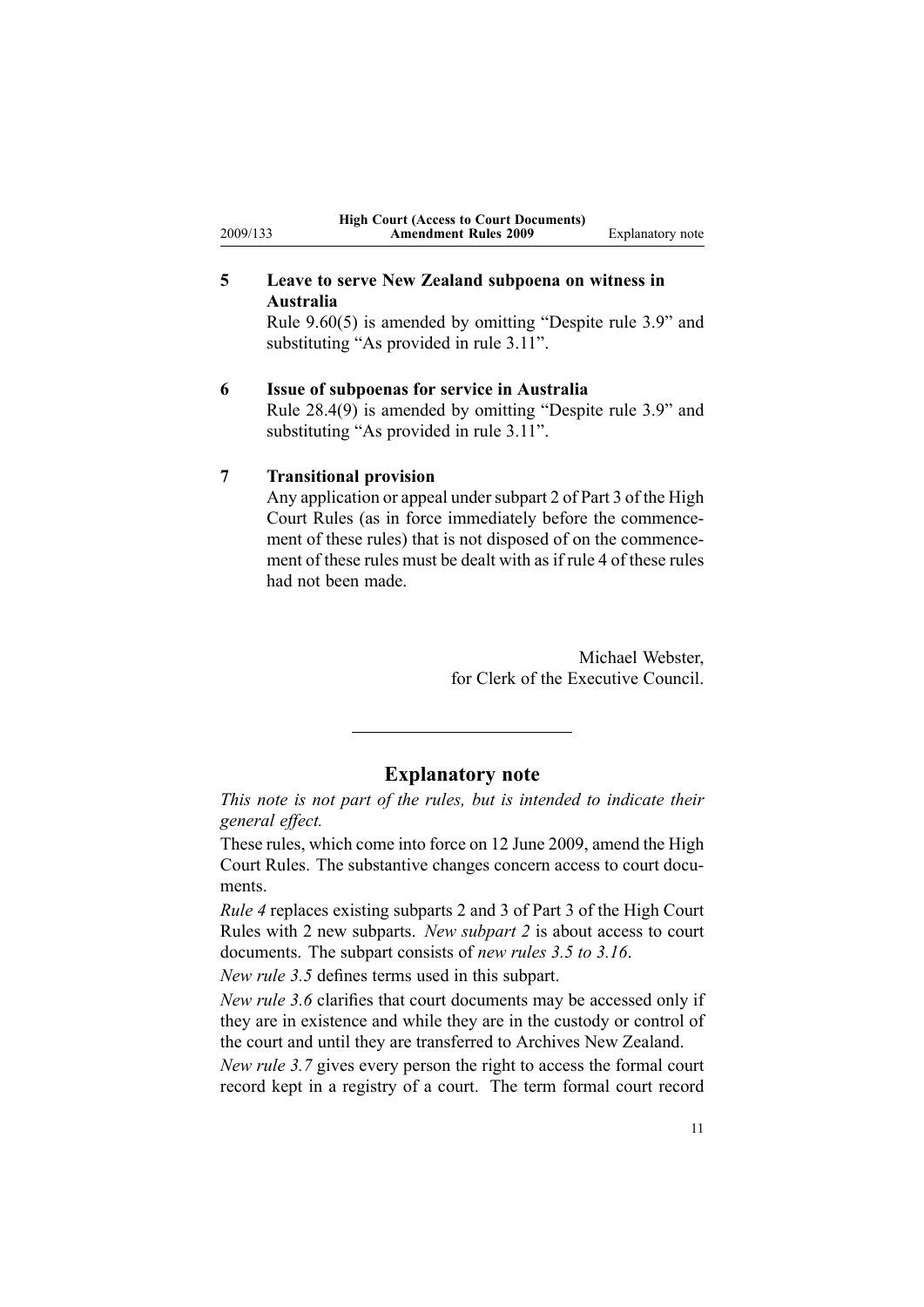|                  | <b>High Court (Access to Court Documents)</b> |
|------------------|-----------------------------------------------|
| Explanatory note | <b>Amendment Rules 2009</b>                   |

is defined in *new clause 3.5* and includes judgments, orders, registers, and the rolls of barristers and solicitors. The rule also confers <sup>a</sup> general right to access court documents relating to grants of administration of deceased estates. However, <sup>a</sup> Judge may direct that judgments or orders or documents related to grants of administration not be accessed without the permission of the court.

**Amendment Rules 2009** 2009/133

*New rule 3.8* gives the parties and their counsel the right to access the court file or any document relating to the proceeding. The parties or their counsel do not have to pay <sup>a</sup> fee to search and inspect the court file or related document, but copying is subject to any prescribed fee. *New rules 3.9 and 3.10* provide for <sup>a</sup> simplified form of access to certain documents during the substantive hearing stage of <sup>a</sup> proceeding. This stage starts with the hearing of the proceeding and ends 20 working days after the court has given the final judgment. In cases where the proceeding is discontinued before the final judgment is given, the period ends with the discontinuance of the proceeding.

The documents that may be accessed under *new rule 3.9* are—

- • any pleading, reference, notice, or application filed in the court:
- • affidavits, depositions, or other written statements admitted into evidence for the purpose of the hearing:
- • documents admitted into evidence for the purposes of the hearing:
- • if any evidence given orally at the shearing or the trial has been transcribed, <sup>a</sup> transcript of that evidence.

A requester must make the reques<sup>t</sup> by letter to the Registrar. The reques<sup>t</sup> must identify the requested document and the reasons for the request. The Registrar must promptly give the parties or their counsel <sup>a</sup> copy of the request. A party who wishes to object must, before the relevant deadline, give the written objection to the Registrar, to the requester, and to the other parties. If <sup>a</sup> party receives <sup>a</sup> copy of the reques<sup>t</sup> when the hearing is proceeding, the relevant deadline for objecting is 3 pm on the first working day after receipt of the copy of the request. In any other case, the relevant deadline is 3 pm on the third working day after receipt of the copy of the request. *New rule 3.10(2)* sets out when <sup>a</sup> party is deemed to receive <sup>a</sup> copy of <sup>a</sup> request. If no objection is received by the relevant deadline or if the parties accede to the reques<sup>t</sup> before that deadline, the Registrar must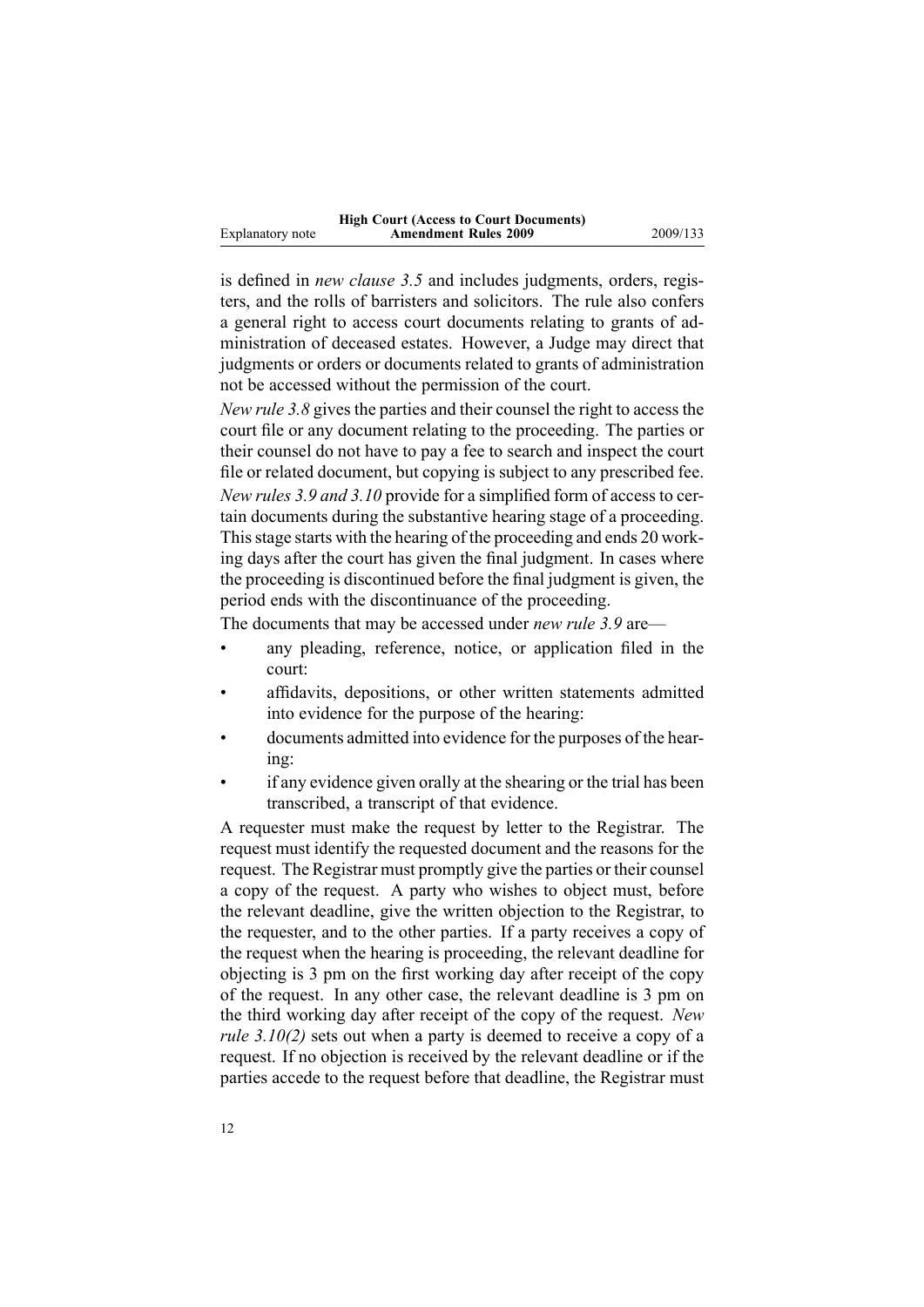2009/133

promptly give the requester access to the requested document unless the document is subject to <sup>a</sup> specific restriction directed by <sup>a</sup> Judge or subject to <sup>a</sup> general restriction stated in *new rule 3.12*. If there is an objection or if the document is subject to <sup>a</sup> restriction, the Registrar must promptly refer the matter to the Judge for determination. The Judge may determine an objection or <sup>a</sup> reques<sup>t</sup> for permission in any manner the Judge considers just.

*New rule 3.11* allows <sup>a</sup> person who is not eligible to access court documents under any of the previous rules to access those documents with the permission of the court, given on an application made under *new rule 3.13*.

*New rule 3.12* clarifies that access is subject to certain restrictions. These restrictions are contained in enactments, court orders, or directions limiting or prohibiting access or publication. Where regulations prescribe fees for accessing court documents, access is subject to the paymen<sup>t</sup> of those fees.

The rule also imposes restrictions on proceedings under specified statutes. The listed statutes include family law statutes, mental health legislation, and the Arbitration Act 1996. Documents relating to proceedings under <sup>a</sup> listed statute may be accessed only by parties or by persons who have obtained the prior permission of the court.

*New rules 3.13 to 3.15* provide for applications for the court's permission to access documents that cannot be accessed under any of the previous rules. Applications are made informally to the Registrar by <sup>a</sup> letter that identifies the document and the reasons for the application. The application is heard and determined by <sup>a</sup> Judge or by the Registrar if <sup>a</sup> Judge so directs. The applicant may be directed to file an interlocutory application or originating application. Applications can be dealt with on the papers or at an oral hearing or in any other manner the Judge or Registrar considers just. The Judge or Registrar may refuse an application or gran<sup>t</sup> it in whole or in par<sup>t</sup> without conditions or subject to any conditions that the Judge or Registrar thinks appropriate. Any decision by <sup>a</sup> Registrar is subject to review by <sup>a</sup> Judge.

*New rule 3.16* provides for the matters that have to be taken into account when decisions on access are made under these rules. The